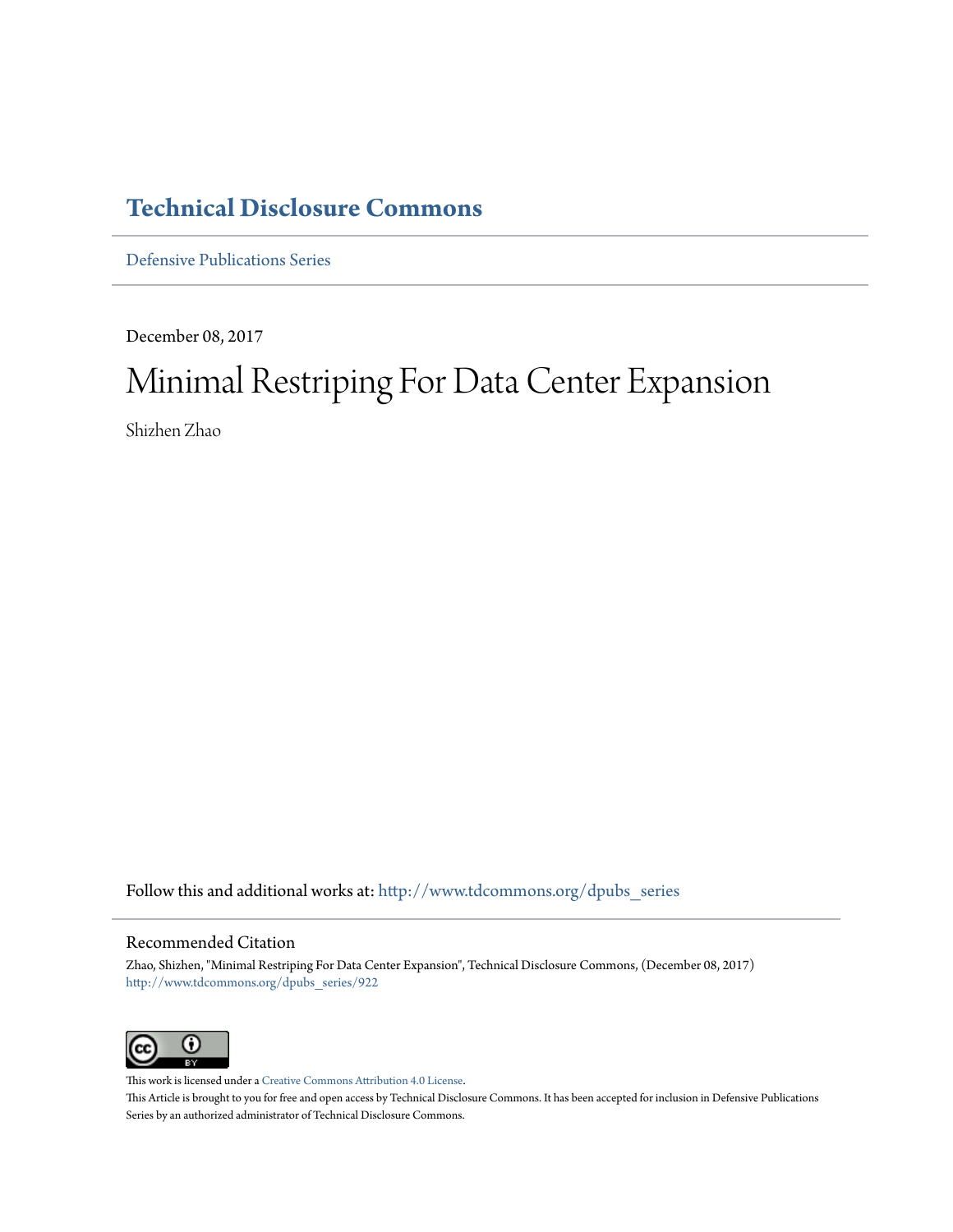#### **MINIMAL RESTRIPING FOR DATA CENTER EXPANSION**

## ABSTRACT

A system and a method are proposed to minimize restriping during data center expansion. Minimal restriping technique takes into account the old data center topology, and aims to minimize restriping between the new topology and the old topology. A low complexity minimal restriping algorithm proposed is used to minimize restriping. The topology solution is also guaranteed to have high network capacity, because it satisfies superblock ports, spineblock ports,and superblock-spineblock level balancedness constraints. The constraints may consider the number of links in original topology and the algorithm may determine the optimum new topology that minimizes restriping. The disclosed technique may not cause significant bandwidth reduction, and thus greatly shortens the data center expansion time.

#### BACKGROUND

A data center is a facility composed of networked computers and storage that is used to organize process, store and disseminate large amounts of data. There are mainly two types of data center expansions. The first type may involve adding a new superblock (SB) when more servers are required by the users for their services. The second type may involve upgrading an existing superblock when the bandwidth utilization of the superblock is very high. Data center expansion is necessary to support the ever-growing user demand. Currently, data center expansion incurs high operational cost and bandwidth reduction, as all the data center links need to be restriped during expansion. If all the links were restriped together, the entire data center bandwidth may be lost. One can reduce the bandwidth impact by performing each expansion in multiple stages but this will take a longer time. Currently, a new data center topology is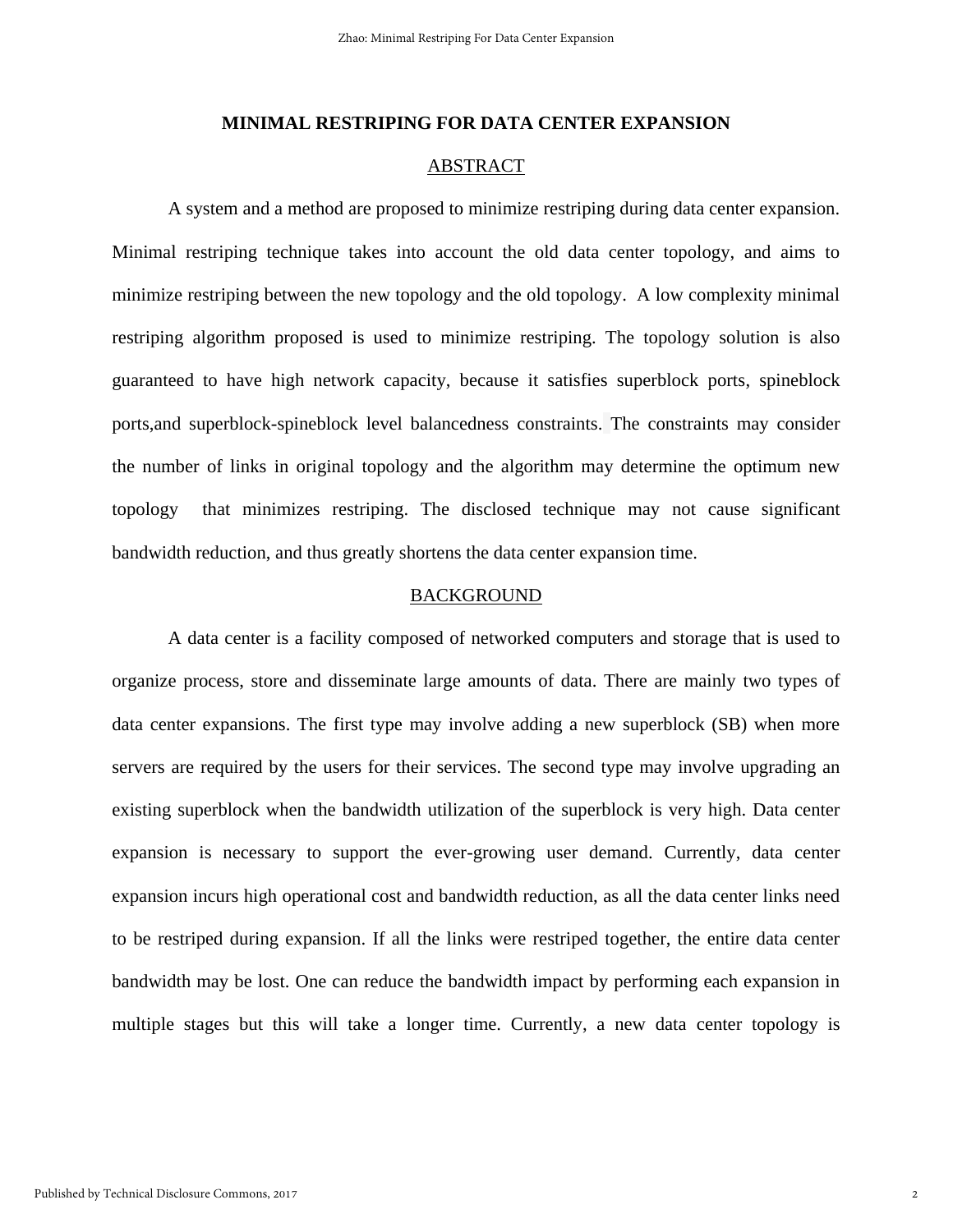generated independent of the old topology during each expansion. As a result, the new topology is very different from the old topology, which leads to fabric-wide restriping.

#### DESCRIPTION

The disclosure proposes a system and a method for data center expansion. The system and method aims to minimize restriping for data center expansion. Minimal restriping approach takes the old topology into account, and minimizes restriping between the new topology and the old topology. The most straightforward approach for minimal restriping is to introduce an optimization goal. However, this optimization goal introduces significant complexity for the data center topology solver. Thus, a low-complexity algorithm with close-to-optimal restriping ratio is proposed. The disclosed technique significantly reduces the number of links to be restriped during expansion, and thus greatly shortens the data center expansion time.

The low complexity minimal restriping algorithm proposed is used to compute a topology with low restriping ratio. In addition, the new topology is guaranteed to have high network capacity, because it satisfies the constraints that all superblock ports are connected and are evenly distributed among all spineblocks. Additional constraints, e.g., middleblock-spineblock level balancedness constraints and cage level balancedness constraints, can also be incorporated in the low complexity minimal restriping algorithm. The disclosed technique could significantly reduce the network impact during expansion, and thus allow network expansion being done in fewer number of stages.

The concept of minimal restriping for data center expansion by addition of a new superblock is illustrated with an example. The original data center topology for the example as shown in FIG. 1 has three superblocks, three spineblocks (SP) and four PPs (optical circuit switches) initially. In the physical topology, each superblock/spineblock has 4 links, each of

3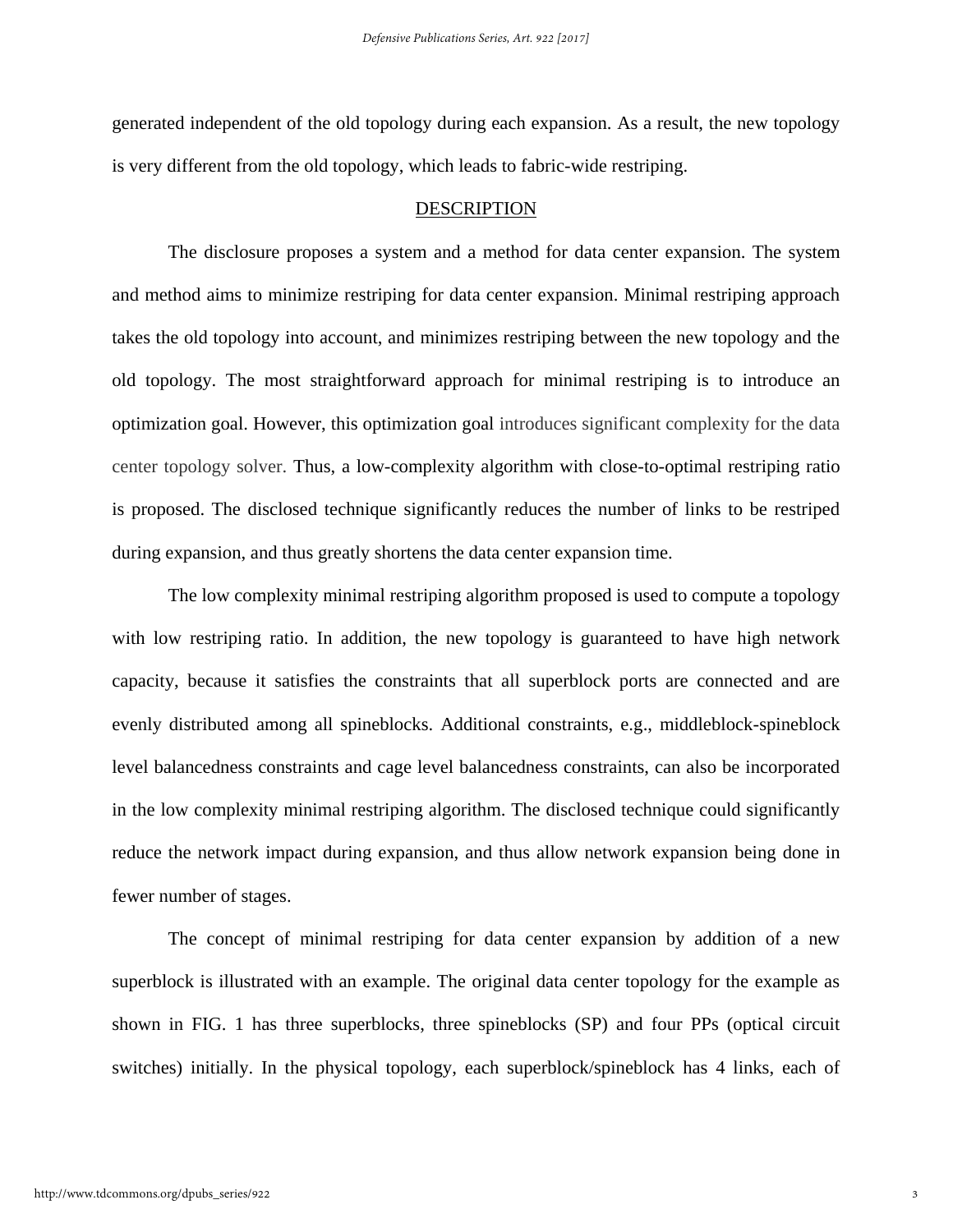which connects to one PP. In contrast, the logical topology has 2 links for block pairs (SB1, SP1), (SB2, SP2), (SB3, SP3), and 1 link for other block pairs. In the data center topology, all the PP-facing superblock ports are connected to some spine ports to provide the maximum possible network bandwidth for each superblock.



FIG. 1: Original topology

Further, data center is expanded by adding one superblock (SB4) and one spineblock (SP4) to the existing data center. As shown in FIG. 2, both SB4 and SP4 have 4 links, each of the links connects to one PP in the physical topology and the superblock-spineblock pair have exactly one link in logical topology. The PPs has to be configured to interconnect superblock ports and spineblock ports to create a real data center topology. Physical topology is fixed after a superblock and spineblock are added to a data center while logical topology will change based on the changes in PPs configurations.

To ensure high network capacity, all the superblock ports of the post-expansion topology must be connected, and the uplinks of each superblock must be evenly distributed among all the spineblocks. An example post-expansion logical topology is shown in FIG. 2. It is easy to verify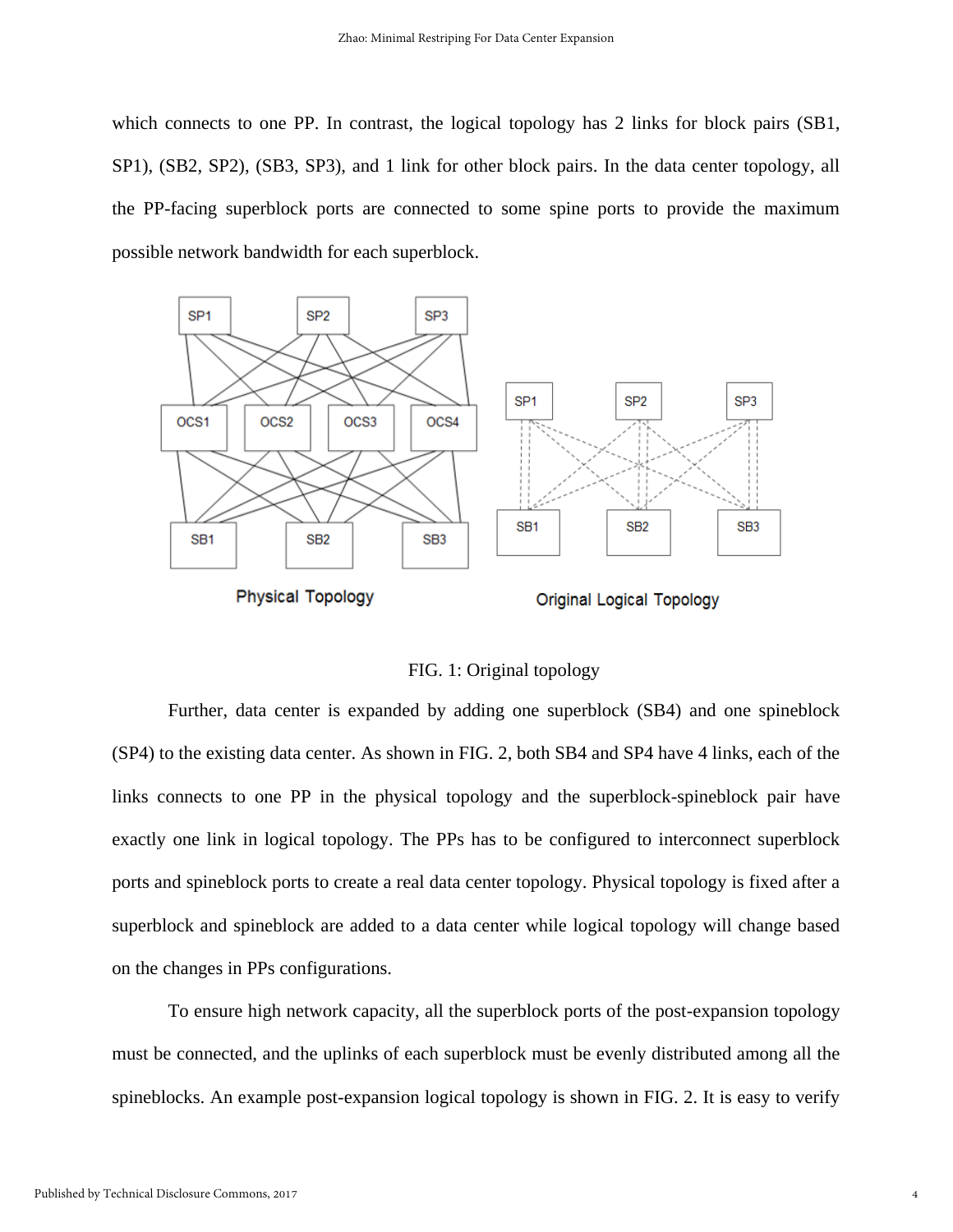that all the superblock ports are connected and the superblock-spineblock-level balancedness constraints are satisfied.



FIG. 2: Post-expansion physical topology and logical topology

The logical topology in Fig. 2 can be reached by minimal restriping. Since the total number of links between SB1-SB3 and SP1-SP3 is reduced from 12 to 9, a minimum of 3 links have to be removed from the original logical topology. This lower bound on the number of links removed is achievable. The PP reconfiguration strategy as shown in FIG. 3 has exactly 3 grey links indicating links removed from the original topology. Black links indicate existing links in the original topology and red links indicate the new topology. This verifies that the final logical topology obtained by minimal restriping is exactly the same logical topology as shown in FIG. 2.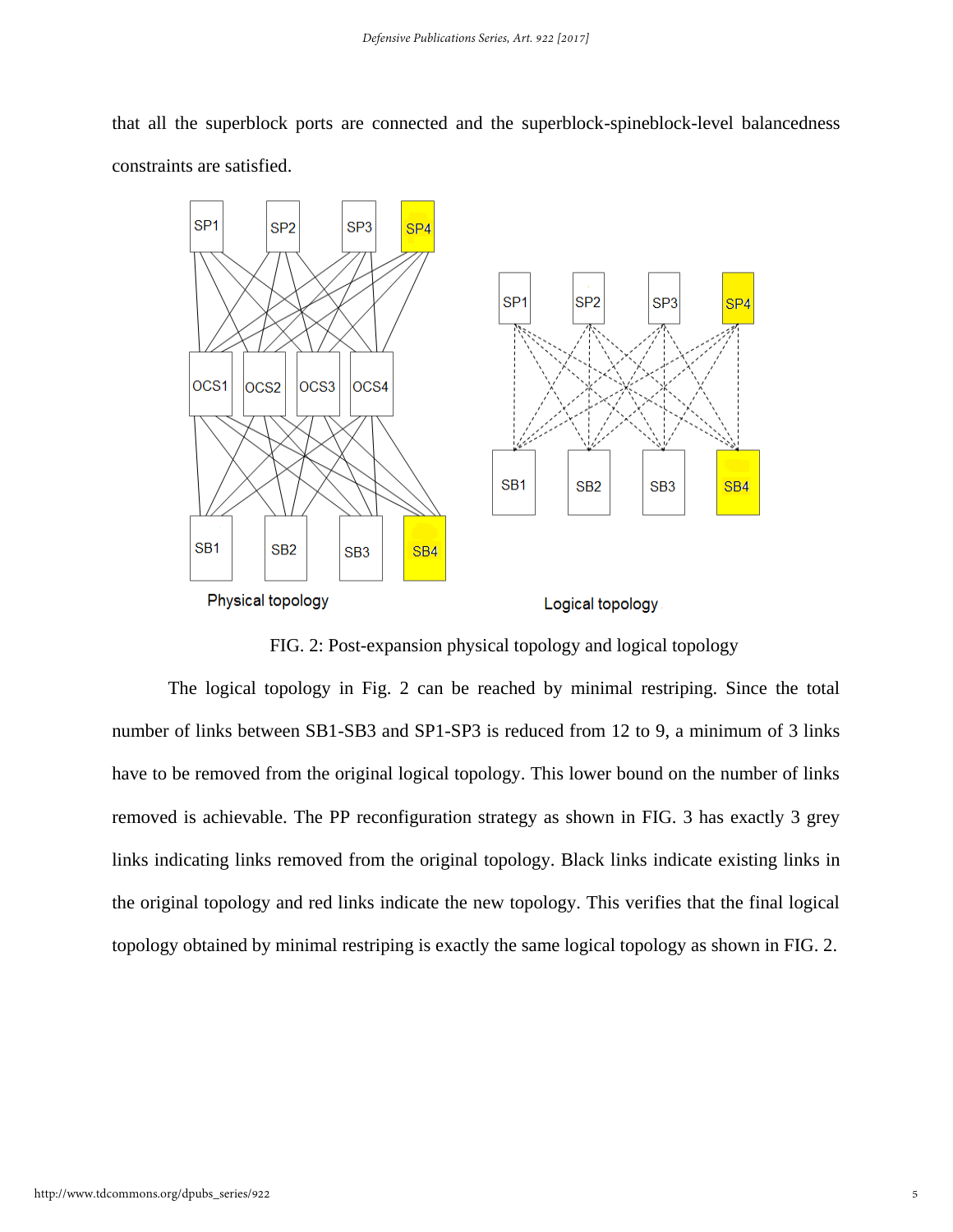

FIG. 3: PP Reconfiguration

An example on minimal restriping is provided. Next is discussed the general case. The minimal restriping problem, is first rigorously formulated and then, an efficient algorithm for minimal restriping is proposed.

The mathematical formulation of minimal restriping is described as follows. Assume that there are M superblocks after expansion, labeled as  $L_1$ ,  $L_2$ , ...,  $L_M$ , and N spineblocks after expansion, labeled as  $R_1, R_2, ..., R_N$  and K PPs, denoted by  $O_1, O_2, ..., O_K$ . Both superblocks and spineblocks connect to PPs. The number of physical links between the superblock  $L_m$  and the

PP O<sub>k</sub> are represented by  $l_{m,k}$  (m=1~M, k=1~K). The number of physical links between the spineblock R<sub>n</sub> and the PP O<sub>K</sub> are denoted by  $r_{n,k}$  (n=1~N, k=1~K). The total number of physical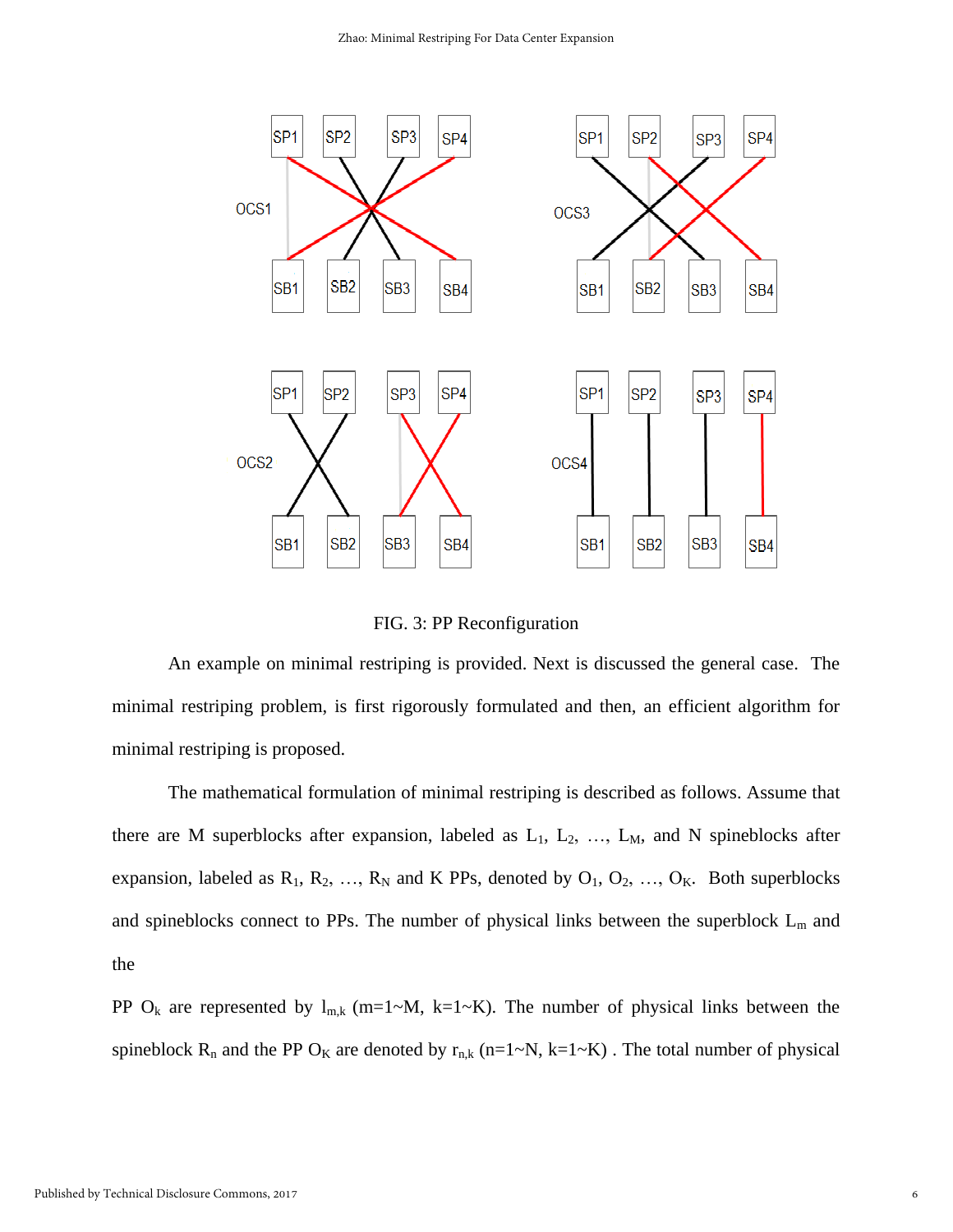links of the superblock  $L_m$  and spineblock  $R_n$  are represented by  $l_m=l_{m,1}+l_{m,2}+...+l_{m,K}$  and  $r_n=r_{n,1}+r_{n,2}+\ldots+r_{n,k}$  respectively.

The total number of logical links between the superblock  $L_m$  and the spine block  $R_n$ through the PP O<sub>k</sub> is denoted by  $d_{m,n}^k$ . The data center topology is determined by  $d_{m,n}^k$ . The following constraints must be satisfied by  $d_{m,n}^k$ :

All the superblock ports in each PP must be connected:

$$
\sum_{n=1}^{N} d_{m,n}^{k} = l_{m,k}
$$

The Spineblock ports in each PP cannot be overloaded:

$$
\sum_{n=1}^{N} d_{m,n}^{k} \le r_{n,k}
$$

Superblock-Spineblock level balancedness constraints:

$$
p_{m,n} \le \sum_{k=1}^{K} d_{m,n}^{k} \le q_{m,n}
$$
 *----------------*

Where  $p_{m,n} = \frac{l_m r_n}{(r+r_n)}$  $\frac{m_1 n_1}{(r_1 + r_2 + \cdots + r_n)}$  and  $q_{m,n} = p_{m,n} + 1$ 

Let  $b_{m,n}^k$  represents number of links in the original topology between the superblock  $L_m$ and the spineblock  $R_n$  through the PP  $O_k$ . If the superblock  $L_m$  or the spineblock  $R_n$  does not exist in the original data center topology, then  $b_{m,n}^k = 0$ . The objective function is given as

$$
\sum_{m=1}^{M} \sum_{n=1}^{N} \sum_{k=1}^{K} (b_{m,n}^{k} - d_{m,n}^{k})^{+}
$$
-----  
-----  
-----(4)

The objective function (4) calculates the total number of the original links that need to be disconnected in order to migrate to the new data center topology. It has to be minimized to minimize restriping. The factor  $d_{m,n}^k$  that minimizes the objective function is to be determined. In order to find a solution for  $d_{m,n}^k$  that minimizes restriping, two methods may be used. The first method involves a high-complexity algorithm that adds the objective function (4) to the integer linear programming problem (1)-(3) and is given as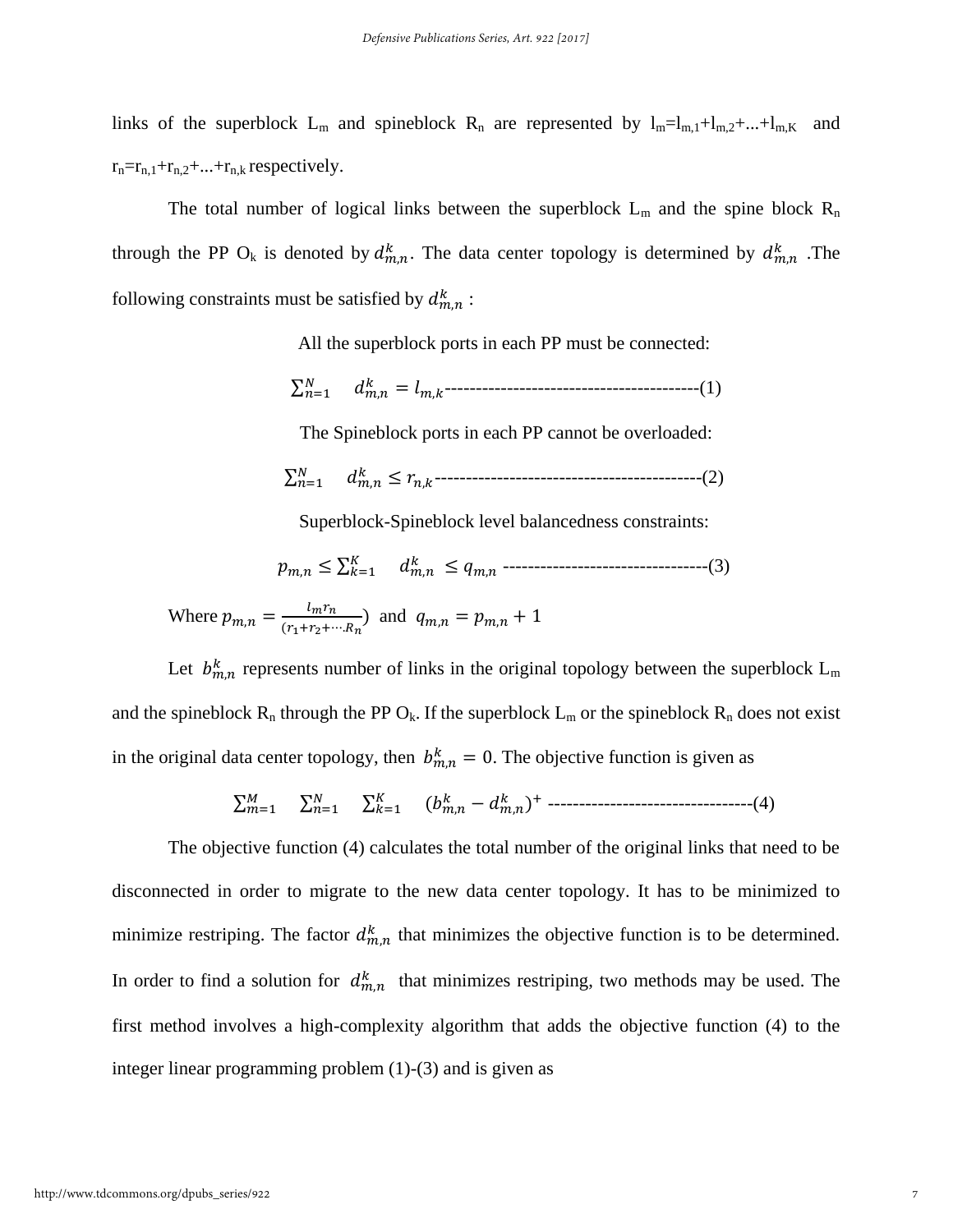$$
min \sum_{m=1}^{M} \sum_{n=1}^{N} \sum_{k=1}^{K} (b_{m,n}^{k} - d_{m,n}^{k})^{+} \text{ subject to } (1)(2)(3)
$$

The second method involves a low complexity algorithm without an objective function for minimal restriping that involves finding  $d_{m,n}^k$  satisfying the equations (1)-(3) and the following two constraints:

, ≤ , if ∑ =1 , < ,----------------------------------------(5) , ≥ , if ∑ =1 , > ,--------------------------------------(6)

The constraints (5) and (6) are generated based on the Superblock-Spineblock level balancedness constraints  $(3)$ . The intuition of  $(5)$  and  $(6)$  is that if the total number of existing links in the original topology is less than the upper bound  $q_{m,n}$  in (3), then we should increase the number of existing links  $b_{m,n}^k$  as we do in (5); otherwise, we should decrease if the number of existing links  $b_{m,n}^k$  as we do in (6). Even though the low complexity algorithm does not have any objective function, (5) and (6) guarantees low restriping ratio. In addition, (5) and (6) dramatically reduces solver complexity because the searching space is significantly reduced by  $(5)$  and  $(6)$ .

Further, the performance of the low-complexity minimal restriping solver is evaluated. The method for evaluating the performance of the restriping solution is illustrated in FIG. 4. The first step involves setting superblock, spineblock and OCS. Superblock settings are made based on the upgradation required and depending on the total number of superblock ports in each configuration, spineblocks are added. The next step involves enabling superblock-spineblock level constraints, middleblock-spineblock level constraints, and superblock-spineblock-cage level constraints. Although only superblock-spineblock level constraint is mentioned in this application, our low complexity algorithm can easily incorporate additional constraints.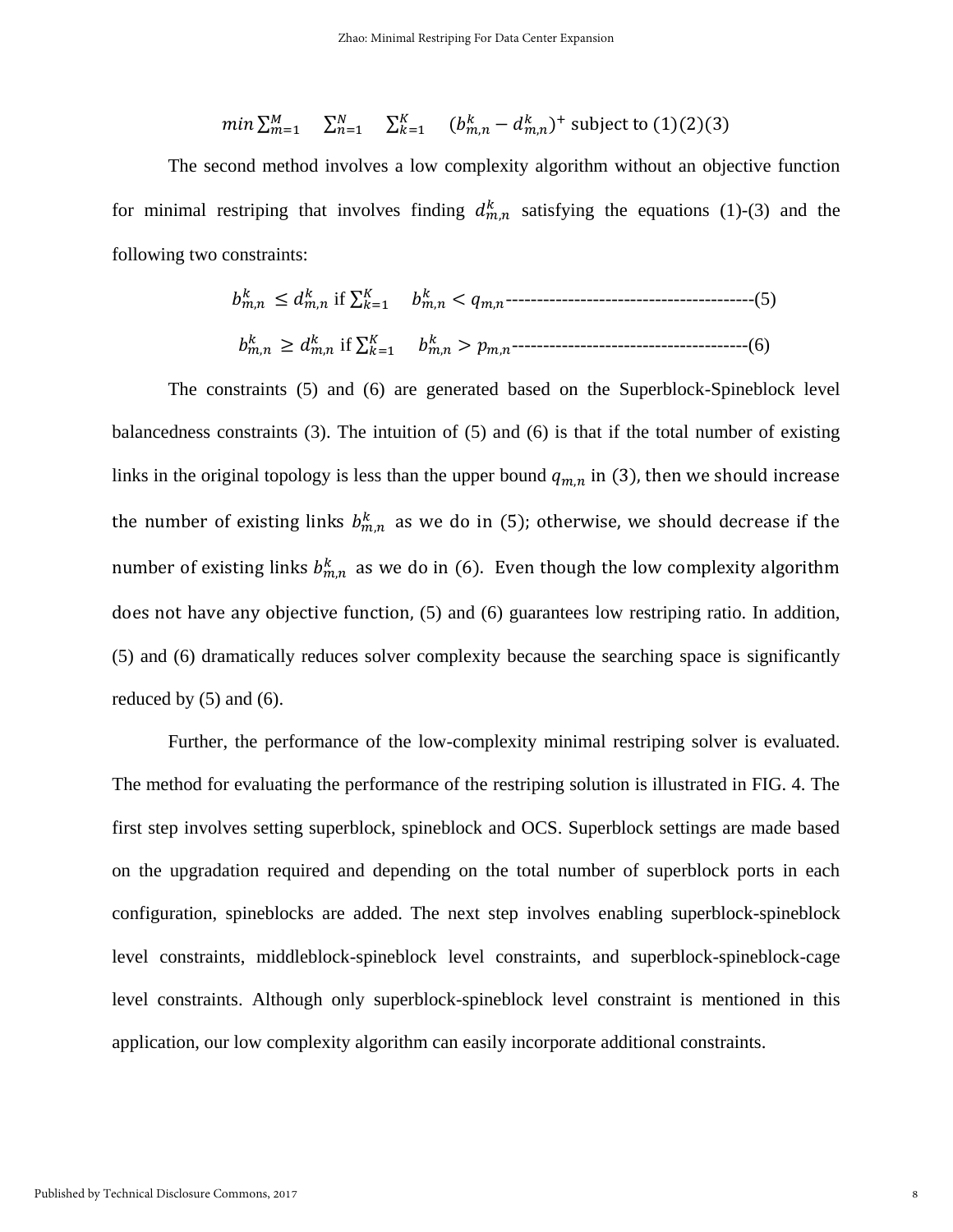The middleblock-spineblock level constraint indicates that the uplinks of each middleblock must be evenly distributed among all the spineblocks. The superblock-spineblockcage level balancedness constraint indicates that the total number of links between each superblock and each spineblock should be evenly distributed between different OCS cages. Then, a topology satisfying all the constraints is determined. The superblocks are then upgraded using the minimal restriping algorithm. Finally, the restriping ratio (total restriping/number of links in the pre-expansion topology) is computed and performance is evaluated. The solution that may give lowest restriping ratio is preferred. Practically, when multiple balancedness constraints are present, any balancedness constraint may be used to cut the searching space. This may improve the coverage of the low-complexity minimal restriping solver.



FIG. 4: Flow chart for performance evaluation

The disclosed technique may not cause significant bandwidth reduction, and thus greatly shortens the data center expansion time. The low complexity minimal restriping algorithm does not introduce any objective function, and thus has much shorter solver running time as the integer programming solver only needs to solve one SAT problem. The additional constraints (5)